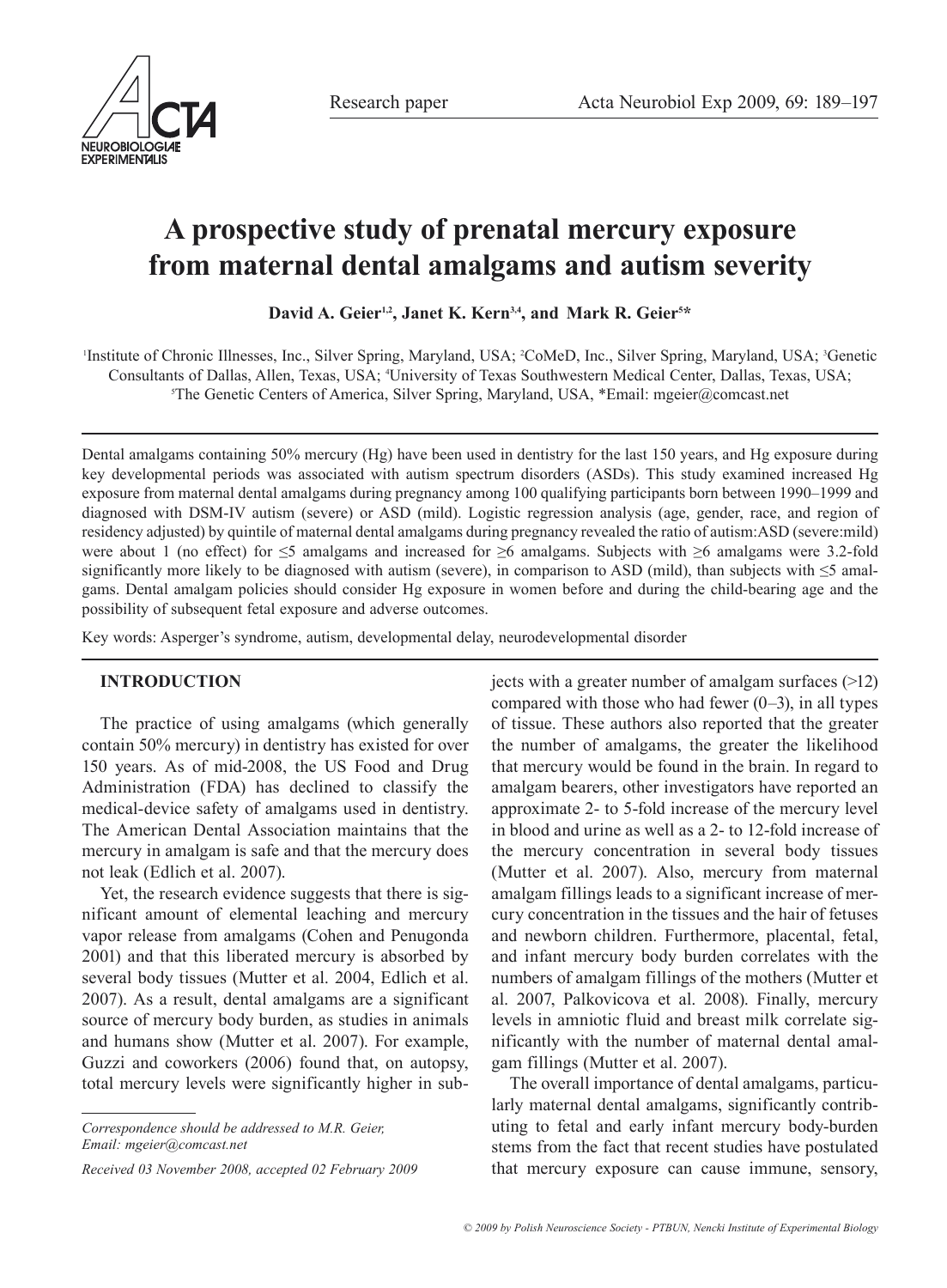neurological, motor, and behavioral dysfunctions similar to traits defining or associated with autism spectrum disorders (ASDs), and that these similarities extend to neuroanatomy, neurotransmitters, and biochemistry (Mutter et al. 2005, Kern and Jones 2006, Maya and Luna 2006, Austin 2008, Geier et al. 2008b). In addition, investigators from the US National Institute of Environmental Health Sciences (1999) and the National Institute for Occupation Safety and Health of the Centers for Disease Control and Prevention (Nelson 1991) have described a role for mercury exposure in the pathogenesis of autism. Mercury poisoning has also sometimes been presumptively diagnosed as autism of unknown etiology until mercury poisoning has been established (Chrysochoou et al. 2003) and other investigators have reported on a case-series of patients diagnosed with mercury-induced ASDs (Geier and Geier 2007a). Further, Faustman and others (2000) reporting on the effects of mercury on neuronal development stated: "(…) mercury exposure altered cell number and cell division; these impacts have been postulated as modes of action for the observed adverse effects in neuronal development. The potential implications of such observations are evident when evaluated in context with research showing that altered cell proliferation and focal neuropathologic effects have been linked with specific neurobehavioral deficits (e.g., autism)." Finally, the Collaborative on Health and the Environment's Learning and Developmental Disabilities (2008) recently published a consensus statement reporting that there is no doubt mercury exposure may produce ASDs.

Based upon the foregoing, it was hypothesized that mercury exposure from maternal dental amalgams during pregnancy may significantly impact the severity of ASD diagnoses. In order to evaluate this hypothesis, the present prospective, blinded study was designed to examine the relationship between mercury exposure from maternal dental amalgams during pregnancy and the severity of subjects diagnosed with an ASD. Further, the purpose of the analysis was to determine if there were a threshold number of maternal dental amalgams during pregnancy above which there was an increase in the severity of subjects diagnosed with an ASD.

## **METHODS**

The study protocol received Institutional Review Board (IRB) approval from the Institute of Chronic Illnesses, Inc. (Silver Spring, MD).

#### **Participants**

The present study looked at 100 qualifying participants who were prospectively recruited from patients presenting for outpatient genetic consultations at the Genetic Centers of America. All of the children were previously diagnosed with Diagnostic and Statistical Manual of Mental Disorders, 4<sup>th</sup> edition (DSM-IV) criteria autism or pervasive developmental delay (PDD) by a trained professional. Children included in the present study had Rh-positive mothers, were at least 6 years-old at the time of initial clinical presentation, and were born between 1990 through 1999. Children were excluded from the present study with known prenatal exposure to mercury-containing drugs (i.e. Rho(D) immune globulins, influenza vaccinations, etc.).

## **Clinical evaluation**

At the time of their initial clinical presentation, the children examined in the present study had extensive medical histories taken. Information collected on the subjects examined included: race, gender, region of residency, and number of maternal amalgams present during pregnancy. In addition, a parent/guardian of each child participated in a psychiatric interview about their son/daughter and each child was examined to evaluate autistic symptom severity by clinical observation and Autism Treatment Evaluation Checklist (ATEC) (Autism Research Institute, San Diego, CA) scoring. The ATEC evaluates skills in a number of areas, including speech language/communication, sociability, sensory/cognitive awareness, and health/physical/behavior. Based upon this information, a trained physician, using the International Classification of Disease, 9th Revision, diagnosed each patient with autism (299.00, severe clinical presentation) or an ASD (299.80, mild clinical presentation).

#### **Statistical evaluation**

In order to determine the relationship between number of maternal dental amalgams during pregnancy and the risk of diagnosed autism (severe) in comparison to diagnosed ASD (mild) and, specifically, to determine if there were a threshold number of maternal dental amalgams during pregnancy above which there is an increased risk of diagnosed autism (severe)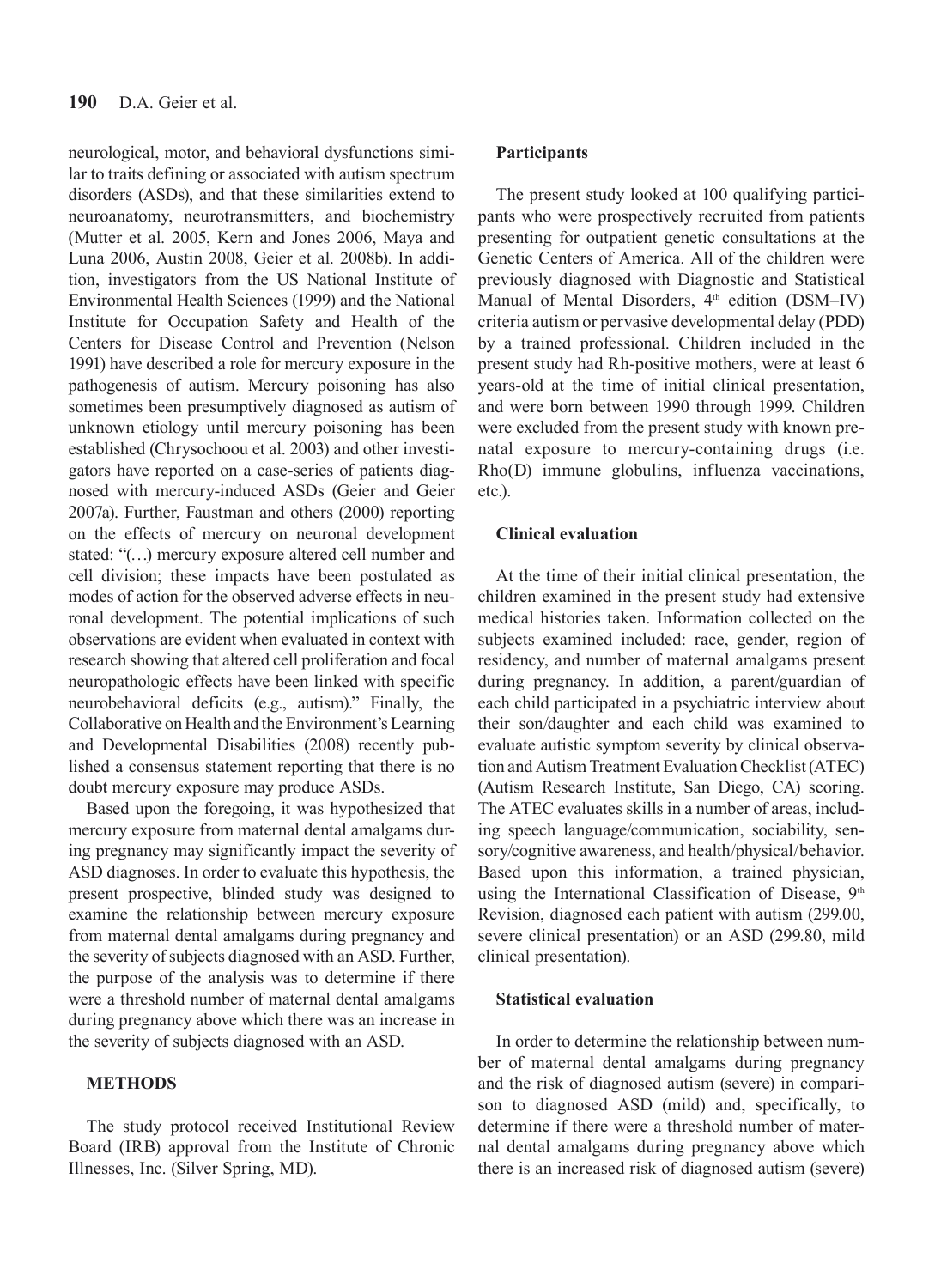| Table I                                                               |                      |                                       |                                    |                                |  |
|-----------------------------------------------------------------------|----------------------|---------------------------------------|------------------------------------|--------------------------------|--|
| A summary of the participants with autism spectrum disorders examined |                      |                                       |                                    |                                |  |
| Descriptive Information                                               | Overall<br>$(n=100)$ | $ASD$ (mild) <sup>1</sup><br>$(n=60)$ | Autism<br>$(severe)^2$<br>$(n=40)$ | $P$ value                      |  |
| Gender                                                                |                      |                                       |                                    |                                |  |
| Male / Female (ratio)                                                 | 85/15(5.7:1)         | $51/9$ (5.7:1)                        | $34/6$ (5.7:1)                     | $\overline{\phantom{0}}$       |  |
| Age                                                                   |                      |                                       |                                    | 0.54<br>$(t=0.6, df=98)$       |  |
| Mean Age in Years $\pm$ SD                                            | $10.4 \pm 2.6$       | $10.5 \pm 2.5$                        | $10.2 \pm 2.8$                     |                                |  |
| Race $(n)$                                                            |                      |                                       |                                    | 0.12<br>$(\chi^2=2.4, df=1)$   |  |
| Caucasian                                                             | 77% (77)             | $72\%$ (43)                           | 85% (34)                           |                                |  |
| Minorities <sup>3</sup>                                               | 23% (23)             | 28% (17)                              | $15\%$ (6)                         |                                |  |
| Region of Residency $(n)$                                             |                      |                                       |                                    | 0.48<br>$(\chi^2=3.5, df=4)$   |  |
| Mid-west                                                              | 19% (19)             | $16.7\%$ (10)                         | $22.5\%$ (9)                       |                                |  |
| Northeast                                                             | $12\%$ (12)          | $8.3\%$ (5)                           | $17.5\%$ $(7)$                     |                                |  |
| Southeast                                                             | 55% (55)             | $61.7\%$ (37)                         | 45% (18)                           |                                |  |
| Southwest                                                             | $3\%$ (3)            | $3.3\%$ (2)                           | $2.5\%$ (1)                        |                                |  |
| West                                                                  | $11\%$ (11)          | $10.0\%$ (6)                          | $12.5\%$ (5)                       |                                |  |
| Mean Maternal Dental Amalgams During<br>Pregnancy $\pm$ SD            |                      |                                       |                                    | 0.0954<br>$(\chi^2=2.8, df=1)$ |  |
|                                                                       | $4.4 \pm 4.2$        | $3.6 \pm 3.0$                         | $5.5 \pm 6.0$                      |                                |  |

(ASD) autism spectrum disorder; (SD) standard deviation. All participants examined in the present study had Rh-positive mothers, were born between 1990 through 1999, and had no known significant prenatal exposure to mercury-containing drugs (i.e. Rho(D) immune globulins, influenza vaccinations, etc.). Mid-west (states: CO, IL, KS, MN, MO, UT), northeast (states: CT, MA, NH, NJ, NY, PA), southeast (states: DC, FL, GA, KY, MD, NC, SC, TN, VA), southwest (states: AZ, TX), and west (states: CA, HI, WA). (1) ASD is defined as any study participant diagnosed with autism spectrum disorder (299.80, mild clinical presentation) by a trained physician using the International Classification of Disease,  $9<sup>th</sup>$  Revision criteria following a psychiatric interview. (2) Autism is defined as any study participant diagnosed with autism (299.00, severe clinical presentation) by a trained physician using the International Classification of Disease, 9<sup>th</sup> Revision criteria following a psychiatric interview. (3) Includes participants of Black, Indian, Mixed, or Oriental Ancestry. (4) After adjusting for age, gender, race, and region the mean number of amalgams was 4.6 for those with an autism diagnosis and 3.1 for those with an ASD diagnosis, but the difference did not reach statistical significance.

#### Amalgam **191**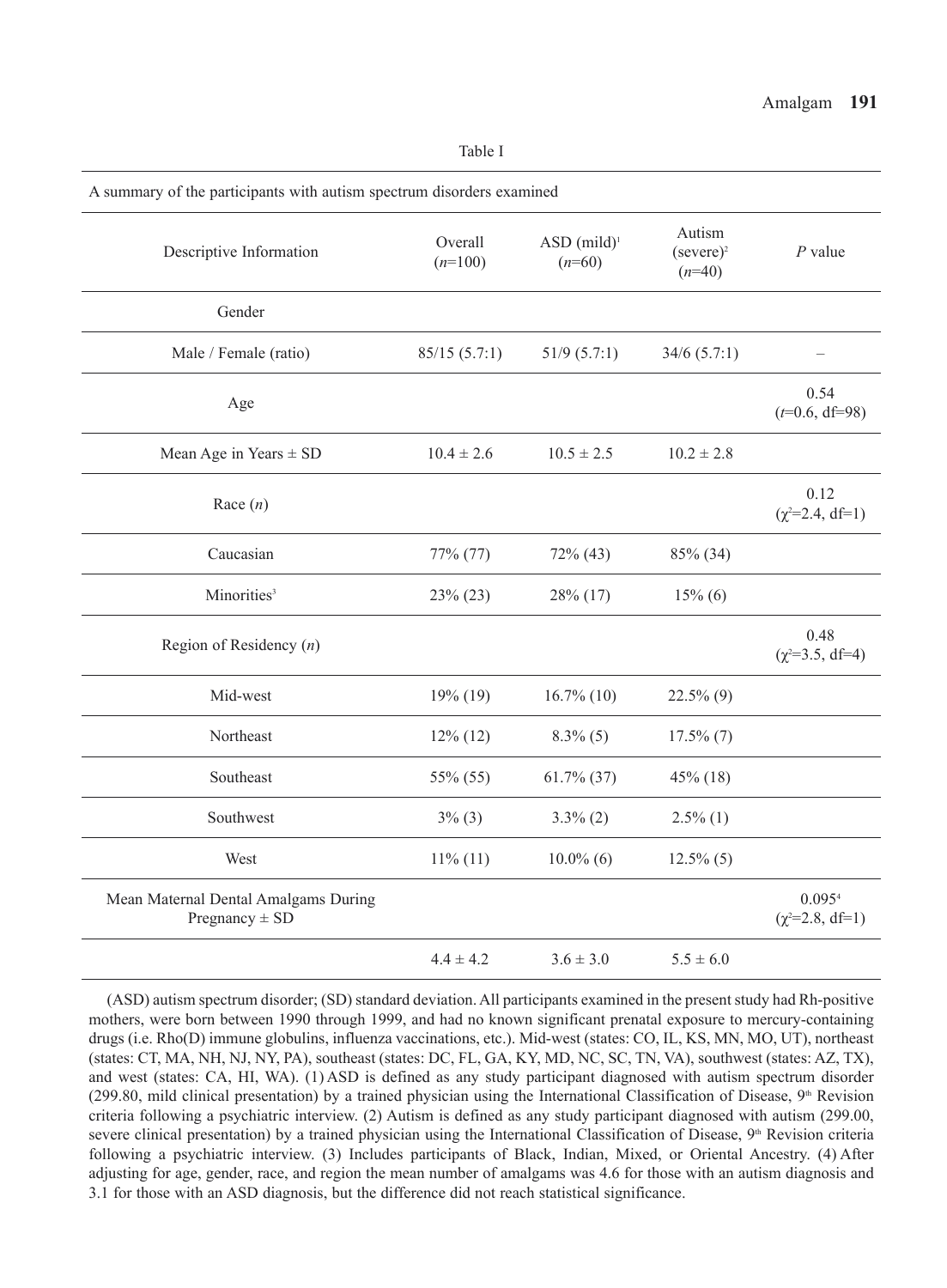in comparison to diagnosed ASD (mild), a logistic regression analysis was used. To assess the form of this relationship, the data were divided into quintiles, denoting the number of maternal dental amalgams during pregnancy and the odds of diagnosed autism (severe) in comparison to diagnosed ASD (mild) among the highest exposed subjects, relative to the lowest exposed subjects. The data entered into the logistic regression model was adjusted for age, sex, race, and region of residency. The null hypothesis was that the number of maternal dental amalgams during pregnancy would have no effect on autism severity. A two-sided *P*-value <0.05 was considered statistically significant.

#### **RESULTS**

The dataset contained data on 100 subjects, 40 subjects diagnosed with autism and 60 subjects with diagnosed with an ASD. Table I summarizes the overall demographic data collected on the subjects examined in the present study. There were no statistically significant differences in gender, age, race, or region of residency among the subjects examined.

The mean number of maternal dental amalgams during pregnancy was  $4.4 \pm 4.2$  with numbers ranging from 0 to 15. Among males (*n*=85) the mean number of maternal dental amalgams during pregnancy was  $4.4 \pm 4.4$  and among females  $(n=15)$  was  $4.7 \pm 3.1$ . Among whites  $(n=77)$  the mean was  $5.0 \pm 4.4$  while for nonwhites  $(n=23)$  it was  $2.3 \pm 2.6$ . The mean for the mid-west was  $4.8 \pm 4.0$ , northeast was  $4.0 \pm 3.0$ , southeast was  $4.1 \pm 4.8$ , southwest was  $5.7 \pm 2.1$ , and west was  $5.1 \pm 3.5$ .

For those with an autism (severe) diagnosis, the mean number of maternal dental amalgams during pregnancy was  $5.5 \pm 6.0$  while for those with an ASD (mild) diagnosis the mean was  $3.6 \pm 3.0$ . After adjusting for age, gender, race, and region, the mean number of amalgams was 4.6 for those with a diagnosis of autism (severe) and 3.1 for those with an ASD (mild) diagnosis, but the difference did not reach statistical significance  $(\chi^2=2.8, df=1, P=0.0946)$ .

Table II examines the relationship between number of maternal dental amalgams during pregnancy and the risk of subject being diagnosed with autism (severe) in comparison to an ASD (mild). Specifically, Table II examines whether there were a threshold number of maternal dental amalgams during pregnancy above

which there is an increased risk of a diagnosis of autism (severe), in comparison to a diagnosis of an ASD (mild). Logistic regression analysis was used to assess the odds of a subject being diagnosed with autism (severe) in comparison to an ASD (mild), relative to lowest level of exposure to maternal dental amalgams during pregnancy, for each quintile of maternal dental amalgams during pregnancy examined. The odds of autism (severe) were about 1 (no effect) for 5 or fewer maternal dental amalgams during pregnancy and increased for 6 or more amalgams, although the odds ratio was only significantly greater than 1 for the highest quintile (8 or more amalgams). This result suggests that the odds of a subject being diagnosed with autism (severe) in comparison to an ASD (mild) only increased with 6 or more maternal amalgams. Fitting the model with a binary amalgam level which specifies 5 or fewer (0) *versus* 6 or more (1) maternal dental amalgams during pregnancy resulted in subjects with 6 or more amalgams having 3.2 times greater odds of being diagnosed with autism (severe), in comparison to an ASD (mild), than subjects with 5 or fewer amalgams  $(\chi^2=6.2, df=1, P=0.0127)$ . This model was adjusted for age, gender, race, and region of residency.

## **DISCUSSION**

The present study is the first prospective, blinded study to examine the relationship between mercury exposure from maternal dental amalgams and its association with severity of ASDs diagnoses. Among the study subjects, the highest exposures to mercury from maternal dental amalgams during pregnancy were associated with an increased risk of being diagnosed with autism (severe clinical symptoms), in comparison to an ASD (mild clinical symptoms). Furthermore, the risk of increasing autism severity became significantly manifest among those study subjects with 6 or more maternal dental amalgams during pregnancy in comparison to those study subjects with 5 or fewer maternal dental amalgams during pregnancy. While other potential confounding factors in the present study such as: race, age, gender, and region of residency were examined in statistical modeling, these factors did not account for the adverse effects of mercury exposure from maternal dental amalgams during pregnancy on the offspring observed in the present study.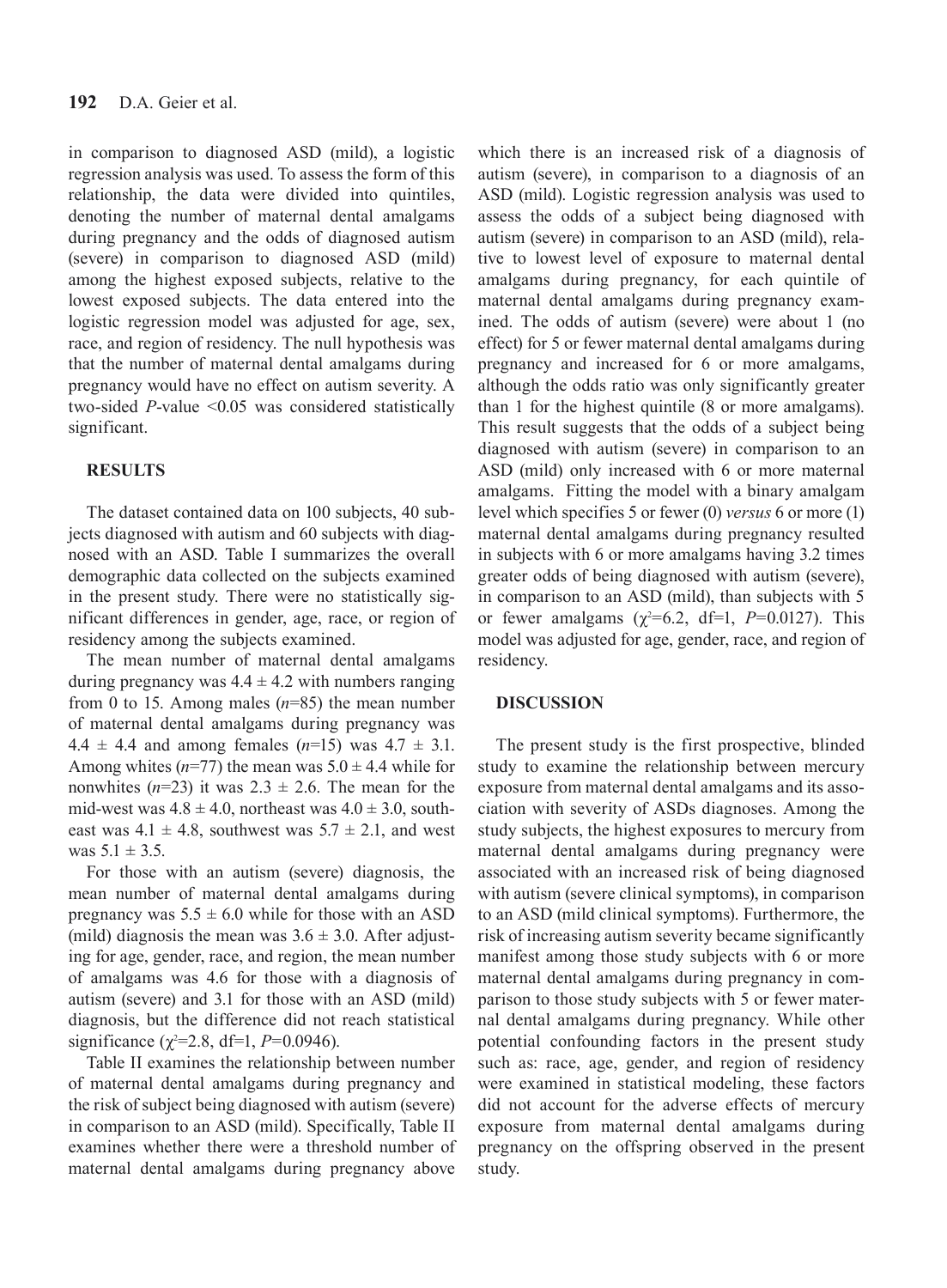| Maternal Dental Amalgams During<br>Pregnancy<br>(n) | Odds of<br>Autism Diagnosis (severe)<br>vs. ASD Diagnosis (mild) | $P$ value <sup>1</sup> |
|-----------------------------------------------------|------------------------------------------------------------------|------------------------|
| $\boldsymbol{0}$<br>(29)                            | $1.0\,$                                                          | (reference group)      |
| $1$ to $2$<br>(11)                                  | 1.3                                                              | 0.7325                 |
| 3 to 5<br>(25)                                      | 1.3                                                              | 0.6686                 |
| 6 to 7<br>(17)                                      | 3.3                                                              | 0.0932                 |
| $8+$<br>(18)                                        | 4.4                                                              | 0.0333                 |
| $\leq$ 5<br>(65)                                    | 1.0                                                              | (reference group)      |
| $\geq 6$<br>(35)                                    | 3.2                                                              | 0.0127                 |

A summary of the relationship between number of maternal dental amalgams during pregnancy and the risk of subject being diagnosed with autism (severe) relative to an autism spectrum disorder (mild)

(ASD) autism spectrum disorder. (1)These statistical tests were adjusted for age, gender, race, and region of residency of the study subjects.

In considering the results of the present study in the context of previous studies, Holmes and coauthors (2003) examined prenatal sources of mercury exposure among patients diagnosed with autism in comparison to matched controls. It was observed that patients diagnosed with autism  $(8.35 \pm 3.43)$  had exposure from significantly increased numbers of maternal dental amalgams during pregnancy than controls (6.60  $\pm$  3.55). In contrast, Adams and others (2008) observed that patients diagnosed with autism  $(5.5 \pm 4.2)$  had similar numbers of maternal dental amalgams during pregnancy as matched controls  $(6.6 \pm 3.6)$ .

Among the problems with the conflicting observations made in the aforementioned studies is that there may be potential social or medical biases associated with collection of cases or controls that influence the data collected regarding the number of maternal dental amalgams during pregnancy. This type of effect has

been described in previous studies, and if not properly taken into account, it may bias statistical measures towards the null hypothesis (Fine and Chen 1992).

The advantage of the present study over the previous studies is that the present study was designed to examine a prospective sample of patients all diagnosed previously on the autism spectrum. As a result, potential influences associated with collection of cases or controls that may have adversely impacted previous sample collections, such as motivating factors to present to an autism clinic for therapy or a desire for a control to participate in a study, would not adversely affect the present sample, since every patient diagnosed with an ASD examined in the present study presented on a prospective basis to a single autism clinic.

It is also interesting to note that the overall mean for maternal dental amalgams observed among subjects diagnosed with autism in the present study at 5.5 is the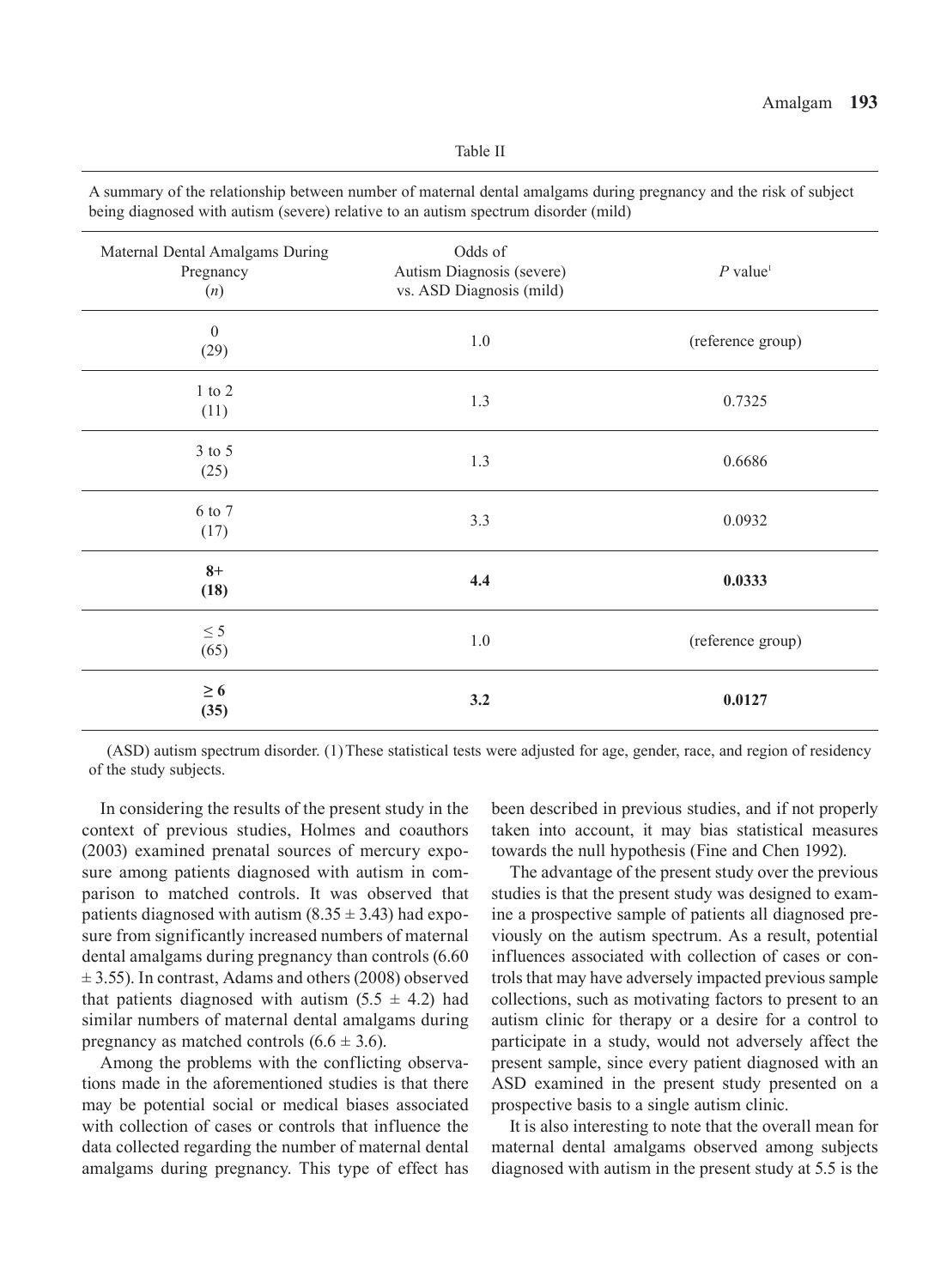same as was observed by Adams and coworkers (2008), and helps to further indicate that potential biases associated with autism clinics may have limited impact on the present study. Additionally, an examination of the raw data from the Adams and others (2008) study (provided by these researchers to the present investigators) revealed that, among subjects diagnosed with autism whose mothers were not administered Rho(D) immune globulins, there was a significant increase in mean maternal dental amalgams during pregnancy (6.7 ± 3.8 vs. 3.9 ± 3.8, *t*=−2.8, df=57, *P*<0.01), when comparing those with severe autistic symptoms (score > sample median) in comparison to those with mild autistic symptoms (score < sample median).This finding is consistent with the observations made in the present study.

The design of the present study also has advantages over those of previous studies because specific measures were employed to control for sources of prenatal mercury exposure other than dental amalgams that might confound the results. These measures consisted of excluding Rh-negative mothers (i.e. to eliminate potential mercury exposure from Rho(D) immune globulins administered during pregnancy) from the study as well as mothers who had other identifiable sources of medicinal mercury exposure (i.e. Thimerosalcontaining vaccine administration).

The analysis method employed in the present study is significantly different from several recent clinical trials that have evaluated dental amalgam safety in children and deemed the potential neurobehavioral or neurological effects from dental amalgam mercury exposure in children to be inconsequential (Lauterbach et al. 2008). For example, these trials examined the number of amalgams in the children ranging in age from 6–12 years of age (Bellinger et al. 2006, DeRouen et al. 2006, Lauterbach et al. 2008). The present study is different in that it examines maternal dental amalgams and fetal exposure, and as a result, represents a narrow window of exposure that is much earlier.

Age, or developmental period, at the time of exposure is clearly an important factor in determining the impact of toxic exposures. The impact of toxic compounds in the body is a function of developmental age (Makri et al. 2004). Infant and fetal tissue is less resistant to toxic effects than that of older children and adults (Graeter and Mortensen 1996). In rats, for example, the main route of elimination of methylmercury is by secreting the toxin into bile. In neonatal rats, this ability to secrete mercury into bile develops between 2 and 4 weeks of age and is correlated with the increasing ability of the developing liver to secrete glutathione into bile. Prior to 2–4 weeks of age, neonatal rats are more vulnerable to mercury toxicity (Ballatori and Clarkson 1982).

As was stated previously, evidence also shows that mercury from the mother reaches the fetus. Palkovicova and colleagues (2008), for example, found a strong positive correlation between human maternal and cord blood mercury levels. Levels of mercury in the cord blood were significantly associated with the number of maternal amalgam fillings and with the number of years since the last filling. In addition, Drasch and others (1994) found that blood mercury levels in one-day old human infants and older infants correlated significantly with the number of dental amalgam fillings of the mother. Clearly, the fetus is particularly vulnerable to the toxic effects of maternal sources of mercury *in utero*, during a critical period of neurological development, when the body is least adept at excreting the toxin.

The results observed in the present study associate the severity of autism diagnosed in a child with exposure to mercury from maternal dental amalgams, a finding which is consistent with a previously described case-series study. The case-series study revealed a significant association between total mercury exposure during the prenatal and early postnatal periods from Thimerosal-containing vaccines/biologics and the severity of autism, as measured using an ATEC form (Geier and Geier 2007a). Providing further corroboration still are population epidemiologic studies which have found a significant association between increasing mercury exposure from vapor (Palmer et al. 2006, 2009) or administration of Thimerosalcontaining biologics/vaccines (Geier et al. 2008a, Young et al. 2008) and the risk for individuals being diagnosed with an ASD.

The results of the present study also appear to be consistent with recent studies assessing the biomarkers of increased mercury body-burden/toxicity in subjects diagnosed on the autism spectrum (Bradstreet et al. 2003, Holmes et al. 2003, Fido and Al-Saad 2005, Geier and Geier 2006, 2007b, Nataf et al. 2006, 2008, Adams et al. 2007, DeSoto and Hitlan 2007, Austin and Shandley 2008, Sajdel-Sulkowska et al. 2008, Adams et al. 2008, Geier et al. 2009). For example, it was shown in previous studies, by examining urinary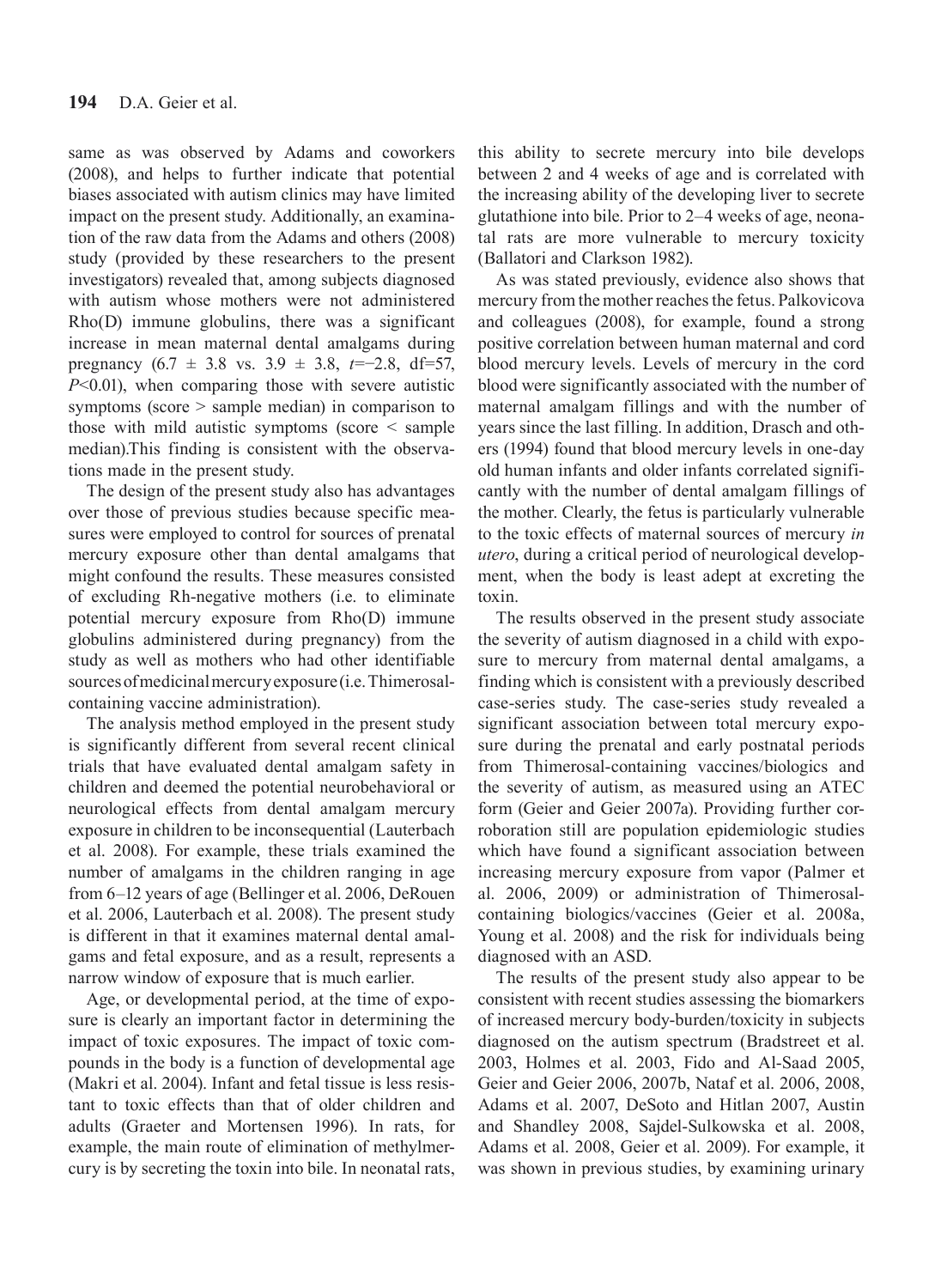porphyrins associated with mercury body-burden/toxicity, that these biomarkers were found to significantly increase across the autism spectrum (autism > PDD > Asperger's disorder) (Geier and Geier 2006, 2007b, Nataf et al. 2006, 2008 Austin and Shandley 2008). Furthermore, a recent study also demonstrated a significant association between increasing autism severity, as measured by the Childhood Autism Rating Scale (CARS), and increasing urinary porphyrins associated with mercury body-burden/toxicity (Geier et al. 2009). Finally, it was even recently reported that levels of glutathione, a substance produced by the body that is very important to heavy metal detoxification, were found to significantly decrease across the autism spectrum (Asperger's disorder > PDD > autism). These investigators reported that their observations suggest that glutathione levels play an important functional role in helping to dictate autism severity following mercury intoxication (Pasca et al. 2008).

In considering the limitations of the present study, it was not possible to examine potential sources of mercury exposure from maternal fish consumption during pregnancy or from region-specific mercury exposure due to environmental sources. In order to help adjust for these potential confounders in the data, the data analyses conducted were adjusted for region of residency. In addition, it was not possible in the present study to examine specific early postnatal exposures to mercury from Thimerosal-containing vaccines. In order to help adjust for this potential confounder in the data, the children included in this study were born from 1990 through 1999; this served to minimize potential differences in mercury exposure from Thimerosal-containing vaccines as result of different childhood vaccine schedules pre-1990 and post-1999. Since these potential confounders could not be fully accounted for, children examined in the present study may have been misclassified with regards to their total cumulative exposure to mercury during fetal and early infant periods. The overall effect is that these confounders may have introduced statistical noise, biasing the statistical measures toward to the null hypothesis and helping to minimize the magnitude of the observed effects. It would be worthwhile in future studies to attempt to examine these other sources of mercury during fetal and early infant periods and to consider how they might interact with mercury exposure from maternal dental amalgams during pregnancy.

In addition, since information on the numbers of fillings but not information on: their size (surface area), the nature of the amalgam alloy used, or the location of the amalgam in the mouth was available to researchers in this study, the effects of: the amalgam size (surface area) of the fillings; the intrinsic mercury release rates for the amalgam composition installed; and chewing friction, are confounders that further reduce the magnitude of the observed effects. Future studies should examine these parameters and how they relate to cumulative mercury exposure.

Another limitation of the present study was that ASD severity was assessed based upon diagnosis (i.e. autism vs. ASD) and was not based upon a continuous variable of ASD severity. The present study, a prospective, blinded study, did have the advantage that potential medical evaluation biases that might influence diagnosis severity or estimates of maternal dental amalgams during pregnancy were minimized because these two measurements were made blinded to one another. It would be worthwhile in futures studies to attempt to use other measures of autism severity such as autism severity, as measured by CARS scores, and its relationship to mercury exposure, as measured by both amalgam number and estimated amalgam surface area.

#### **CONCLUSIONS**

The present study is the first prospective, blinded epidemiological study to evaluate the relationship between mercury exposure from maternal dental amalgams during pregnancy and its relationship with the severity of diagnosed ASDs. This study helps to demonstrate that elevated mercury exposure from maternal dental amalgams during pregnancy is associated with an elevated risk of being diagnosed with autism (severe clinical symptoms), in comparison to an ASD (mild clinical symptoms), and that the risk of increasing autism severity became apparent at the threshold of 6 or more maternal dental amalgams during pregnancy. The observations made in the present study are consistent with recently emerging evidence showing that there is a significant relationship between mercury exposure, particularly in the fetal and early infant temporal periods, and the subsequent risk of patients being diagnosed on the autism spectrum. Evidence from the present study, combined with other published research, suggests that policies on the use of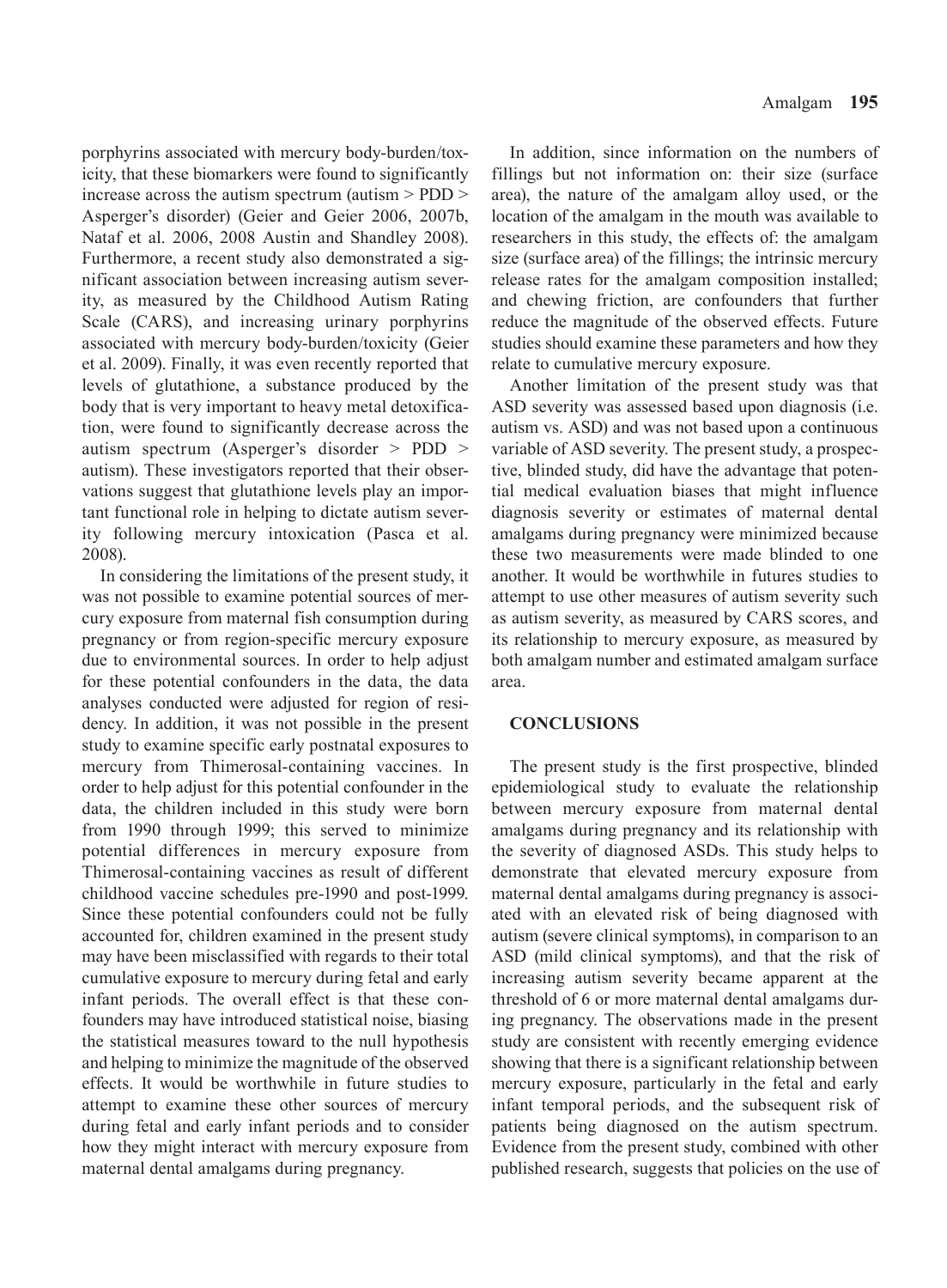dental amalgams should carefully consider the issue of mercury exposure in women before and during the child-bearing age and the possibility of subsequent fetal exposure and adverse outcomes. Future studies should be conducted to further evaluate the critical relationship between mercury exposure from dental amalgams during fetal and early infant temporal periods and the subsequent risk of these children developing neurodevelopmental disorders.

## **ACKNOWLEDGEMENTS**

This research was funded by the the non-profit CoMeD, Inc. and by the non-profit Institute of Chronic Illnesses, Inc. through a grant from the Brenen Hornstein Autism Research and Education (BHARE) Foundation. David Geier, Janet Kern, and Mark Geier have no financial interests regarding dental amalgams.

## **REFERENCES**

- Adams JB, Romdalvik J, Ramanujam VM, Legator MS (2007) Mercury, lead, and zinc in baby teeth of children with autism versus controls. J Toxicol Environ Health A 70: 1046–1051.
- Adams JB, Romdalvik J, Levine KE, Hu LW (2008) Mercury in first-cut baby hair of children with autism versus typically-developing children. Toxicol Environ Chem 90: 739–753.
- Austin D (2008) An epidemiological analysis of the 'autism as mercury poisoning' hypothesis. Int J Risk Saf Med 20: 135–142.
- Austin DW, Shandley K (2008) An investigation of porphyrinuria in Australian children with autism. J Toxicol Environ Health A 71: 1349–1351.
- Ballatori N, Clarkson TW (1982) Developmental changes in the biliary excretion of methylmercury and glutathione. Science 216: 61–63.
- Bellinger DC, Trachtenberg F, Barregard L, Tavares M, Cernichiari E, Daniel D, McKinlay S (2006) Neuropsychological and renal effects of dental amalgam in children: a randomized clinical trial. JAMA 295: 1775–1783.
- Bradstreet J, Geier D, Kartzinel J, Adams J, Geier M (2003) A case-control study of mercury burden in children with autistic spectrum disorders. J Am Phys Surg 8: 76–79.
- Chrysochoou C, Rutishauser C, Rauber-Luthy C, Neuhaus T, Boltshauser E, Superti-Furga A (2003) An 11-monthold boy with psychomotor regression and auto-aggressive behavior. Eur J Pediatr 162: 559–561.
- Collaborative on Health and the Environment's Learning and Developmental Disabilities Initiative (2008) LDDI Scientific Consensus Statement on Environmental Agents Associated with Neurodevelopmental Disorders. p. 1–35. [http://www.iceh.org/pdfs/LDDI/LDDIStatement.pdf]
- Cohen BI, Penugonda B (2001) Use of inductively coupled plasma-emission spectroscopy and mercury vapor analysis to evaluate elemental release from a high-copper dental amalgam: a pilot study. J Prosthet Dent 85: 409–412.
- DeRouen TA, Martin MD, Leroux BG, Townes BD, Woods JS, Leitao J, Castro-Caldas A, Luis H, Bernardo M, Rosenbaum G, Martins IP (2006) Neurobehavioral effects of dental amalgam in children: a randomized clinical trial. JAMA 295: 1784–1792.
- DeSoto MC, Hitlan RT (2007) Blood levels of mercury are related to diagnosis of autism: a reanalysis of an important data set. J Child Neurol 22: 1308–1311.
- Drasch G, Schupp I, Hofl H, Reinke R, Roider G (1994) Mercury burden of human fetal and infant tissues. Eur J Pediatr 153: 607–610.
- Edlich RF, Greene JA, Cochran AA, Kelley AR, Gubler KD, Olson BM, Hudson MA, Woode DR, Long WB 3rd, McGregor W, Yoder C, Hopkins DB, Saepoff JP (2007) Need for informed consent for dentists who use mercury amalgam restorative material as well as technical considerations in removal of dental amalgam restorations. J Environ Pathol Toxicol Oncol 26: 305–322.
- Faustman EM, Silbernagel SM, Fenske RA, Burbacher TM, Ponce RA (2000) Mechanisms underlying children's susceptibility to environmental toxicants. Environ Health Perspect 108 (Suppl. 1): 13–21.
- Fido A, Al-Saad S (2005) Toxic trace elements in the hair of children with autism. Autism 9: 290–298.
- Fine PE, Chen RT (1992) Confounding in studies of adverse reactions to vaccines. Am J Epidemiol 136: 121–135.
- Geier DA, Geier MR (2006) A prospective assessment of porphyrins in autistic disorders: a potential marker for heavy metal exposure. Neurotox Res 10: 57–64.
- Geier DA, Geier MR (2007a) A case series of children with apparent mercury toxic encephalopathies manifesting with clinical symptoms of regressive autistic disorders J Toxicol Environ Health A 70: 837–851.
- Geier DA, Geier MR (2007b) A prospective study of mercury toxicity biomarkers in autistic spectrum disorders. J Toxicol Environ Health A 70: 1723–1730.
- Geier DA, Mumper L, Gladfelter B, Coleman L, Geier MR (2008a) Neurodevelopmental disorders, maternal Rh-negativity, and Rho(D) immune globulins: a multicenter assessment. Neuro Endocrinol Lett 29: 272–280.